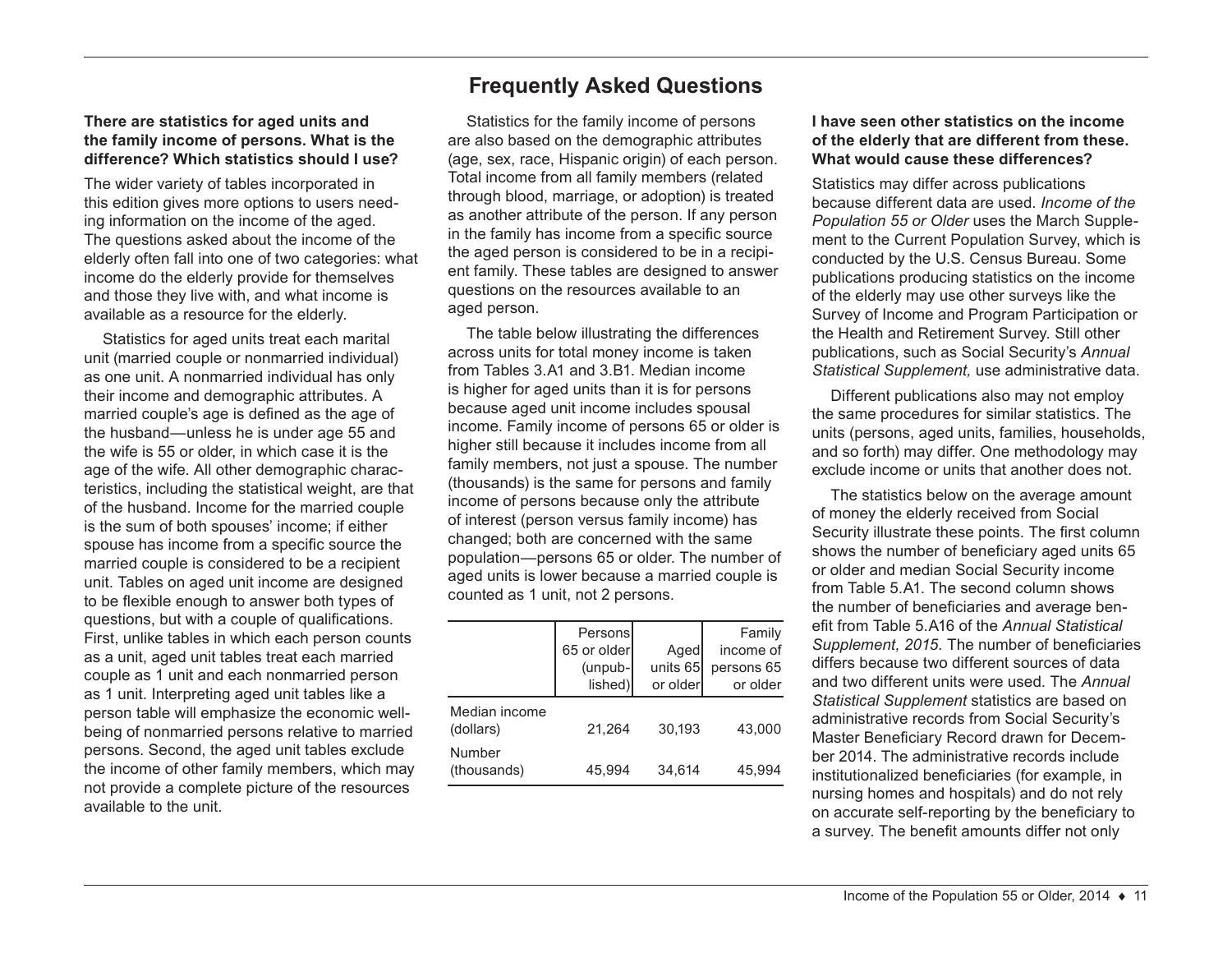because the data are different, but also because the *Income of the Population* statistic is the median of the annual amount received and the *Annual Statistical Supplement* statistic is the mean of the monthly benefit in December 2014.

|                                                      | Income of the<br>Population<br>Table 5.A1 | Supplement<br>Table 5.A16 |
|------------------------------------------------------|-------------------------------------------|---------------------------|
| Beneficiary aged<br>units 65 or older<br>(thousands) | 29,150                                    |                           |
| Beneficiaries 65 or<br>older (thousands)             |                                           | 41,996                    |
| Median Social<br>Security income<br>(dollars)        | 17,760                                    |                           |
| Average monthly<br>benefit (dollars)                 |                                           | 1,309.11                  |
| Average monthly<br>benefit (annualized)              |                                           | 15,709.32                 |

#### **Why are there only 4 quintile limits?**

The quintile limits indicate the boundaries between the quintiles. The bottom quintile has income below the lowest quintile limit with no lower boundary. Likewise, the top quintile has income of at least the highest quintile limit with no upper boundary. The middle quintiles are bounded on the top and bottom by the quintile limits.

# **Why isn't Social Security differentiated by type of benefit?**

Social Security is not broken out by type of benefit because a person may receive more than one type of Social Security benefit (such as retired-worker benefit and spouse benefit). Aged units and families may have even more combinations of benefits (such as one spouse receiving retired-worker benefits and the other

receiving disability benefits). For this reason, it also should not be assumed that beneficiary units 65 or older or persons 65 or older in beneficiary families are receiving retirement benefits, even though disability benefits are converted to retired-worker benefits at full retirement age.

# **What is the difference between the relative importance of an income source in Sections 8 and 9 and a source's share of aggregate income in Section 10?**

The most important difference between the two concepts is that the relative importance of an income source is based on aged units/family income of persons, while a share of aggregate income is an average over dollars. This means that the relative importance of Social Security for an aged unit is calculated by dividing each aged unit's Social Security income by its total income. Based on the ratio of Social Security income to total income, aged units are then placed in the appropriate row of the table (0 percent of income from Social Security, 1 percent to 19 percent of income from Social Security, and so forth). Only aged units with positive total income and nonnegative earnings and asset income are included. The mean at the bottom of each panel is an average of the ratio of Social Security income to total income. The measures of relative importance of income sources in Sections 8 and 9 are designed to examine the resources available to an elderly person or aged unit.

On the other hand, aggregate income shares are designed to answer the question of what income sources the elderly as a whole are providing to their living units. Income provided by the nonelderly is excluded (except in the case of aged units because spouses may be nonelderly). The Social Security share of aggregate income for persons 65 or older is the total number of dollars of Social Security received by persons 65 or older divided by the total

number of dollars received by the elderly from all sources of income. Only the total number of dollars matters for aggregate income shares; neither the number of persons or aged units nor the distribution of money is taken into account.

# **I can't find the information I need. What are some other sources of data?**

A good source of data on Social Security benefits and Supplemental Security Income is in Social Security Administration's *Annual Statistical Supplement.* It and other data publications from Social Security are located on Social Security Administration Office of Retirement and Disability Policy's website, [https://www](https://www.socialsecurity.gov/policy/data_title.html) [.socialsecurity.gov/policy/data\\_title.html](https://www.socialsecurity.gov/policy/data_title.html).

The Census Bureau also has a series of publications based on the Current Population Survey, the most recent of which is called *Income and Poverty in the United States: 2014*. Several years of these reports can be accessed through the Census Bureau's Income website, [https://](https://www.census.gov/hhes/www/income/income.html) [www.census.gov/hhes/www/income/income](https://www.census.gov/hhes/www/income/income.html) [.html](https://www.census.gov/hhes/www/income/income.html). The Internal Revenue Service's Statistics of Income Division produces data on income that is accessible through its website, [https://](https://www.irs.gov/uac/Tax-Stats-2) [www.irs.gov/uac/Tax-Stats-2](https://www.irs.gov/uac/Tax-Stats-2).

The Bureau of Labor Statistics produces a series of reports on consumption from its Consumer Expenditure Survey. These reports and other data on consumption can be found at <http://www.bls.gov/cex/>. Data on wealth are included in the Survey of Consumer Finances (Federal Reserve Board, [https://www.federalreserve.gov/econresdata](https://www.federalreserve.gov/econresdata/scf/scfindex.htm) [/scf/scfindex.htm](https://www.federalreserve.gov/econresdata/scf/scfindex.htm)), the Panel Study of Income Dynamics (University of Michigan, [https://www](https://www.psidonline.isr.umich.edu/) [.psidonline.isr.umich.edu/\)](https://www.psidonline.isr.umich.edu/), and through the Census Bureau's Housing and Household Economic Statistics Division ([https://www.census.gov](https://www.census.gov/people/wealth/) [/people/wealth/](https://www.census.gov/people/wealth/)). Data on health, retirement, and aging are available in the Health and Retirement